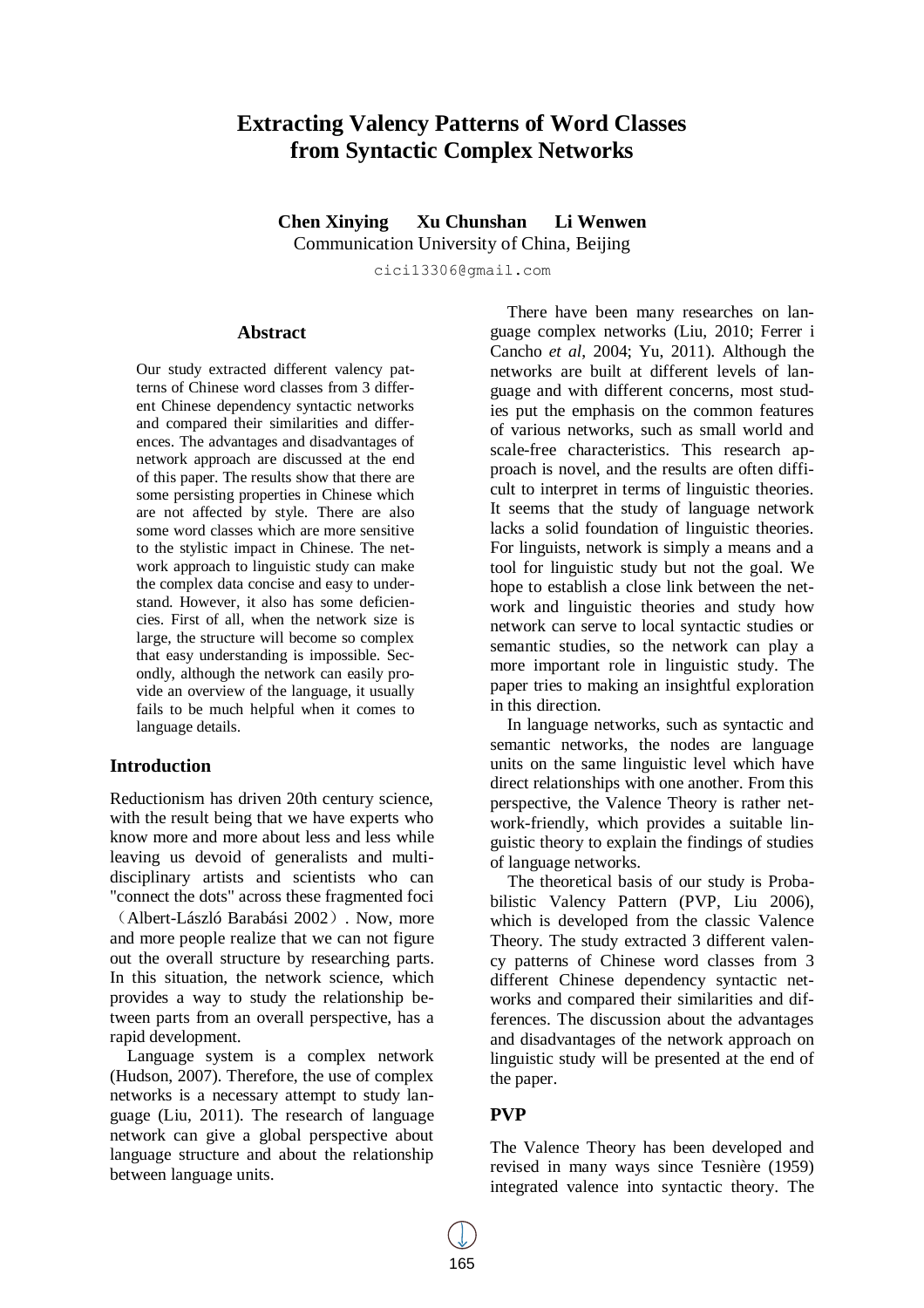concept of valency can be found in almost all modern linguistic theories.

Traditionally, the Valence Theory is a syntactic-semantic theory. It is a term used to describe the relationship between a language unit and its complement. With the development of computer technology, people began to use computers to analyze and process real language. To analyze real language, taking only the complement into account is not enough. Under such circumstances, Liu (2006) propose PVP. After surveying the definitions of valence claimed by Tesnière (1959), Helbig (1978 2002), Schenkel (1978), Fischer (1997), Mel"čuk (2003), Hudson (2004) and others, Liu found that, despite some differences among these definitions, one thing remains unvarying: valence is the combinatorial capacity of a word. They argued that this is the general definition of valence: the combinatorial capacity shared by all words as one of their fundamental attributes. The capacity is a potential one whose realization is constrained by syntactic, semantic and pragmatic factors. When a word comes into a text, the potential capacity is activated, producing a dependency relation and establishing a pattern of sentence structure. They also put forward that the dependencies involved in the valence of a word may distribute unevenly. The probability information should be added to the descriptions of words" valences so as to indicate the strength of corresponding combinations. According to PVP, it is necessary to qualitatively describe the dependencies involved in the valence of a word or word class.



Figure 1. Valency Patterns in PVP (Liu 2006) The "W" can be a word class or a specific word. G1, G2 ... Gn are dependencies that take "W" as the dependent. D1, D2 ... Dm are de-

pendencies that take "W" as the governor. wg1, wg2 ... wgn are the probabilities of different dependencies and  $wg1 + wg2 + ... + wgn = 1$ . It is the same with wd1, wd2 ... Wdm.

### **Extracting valency patterns of Chinese word classes from syntactic complex networks**

PVP represents the probabilistic dependencies between words or word classes. Before the exploration into language details, an overview of Chinese dependency structure will be of much help. So we chose to study the valency patterns of word classes instead of words. There are no similar researches so far in literature. First, we built 3 Chinese dependency syntax treebanks and then converted them into dependency syntactic networks. After that, from these networks we extracted the valency patterns of Chinese word classes and compared their similarities and differences. Treebanks are the basis of this study. Taking stylistic influences into account, we selected the "实话实 说" shi-hua-shi-shuo "name of a famous Chinese talk show" (hereinafter referred to as SHSS) and " 新 闻 联 播 " xin-wen-lian-bo 'name of a Chinese TV news program' (hereinafter referred to as XWLB), two corpora with different styles, for annotation. We transcribed and annotated these two oral corpus. The annotation scheme is the Chinese Dependency Annotation System proposed by Liu (2006). SHSS is colloquial, containing 19, 963 words. XWLB is of a quite formal style, containing 17,061 words. In order to get a corpus which can reflect the general structure of Chinese without the reflections of language styles, we put the SHSS and XWLB together and get the third corpus. We respectively built 3 treebanks with SHSS, XWLB and SHSS+XWLB (hereinafter referred to as the S-treebank, Xtreebank, A-treebank). Table 1 shows the format of our Chinese dependency treebanks.

This format includes all the three mentioned elements of the dependency relation, and can easily be converted into a graph as shown in Figure 2.

| Order                      |                 | Dependent |            |                 |           |            |                    |  |
|----------------------------|-----------------|-----------|------------|-----------------|-----------|------------|--------------------|--|
| number<br>of sen-<br>tence | Order<br>number | Character | <b>POS</b> | Order<br>number | Character | <b>POS</b> | Dependency<br>type |  |
|                            |                 |           |            |                 | 是         |            | subi               |  |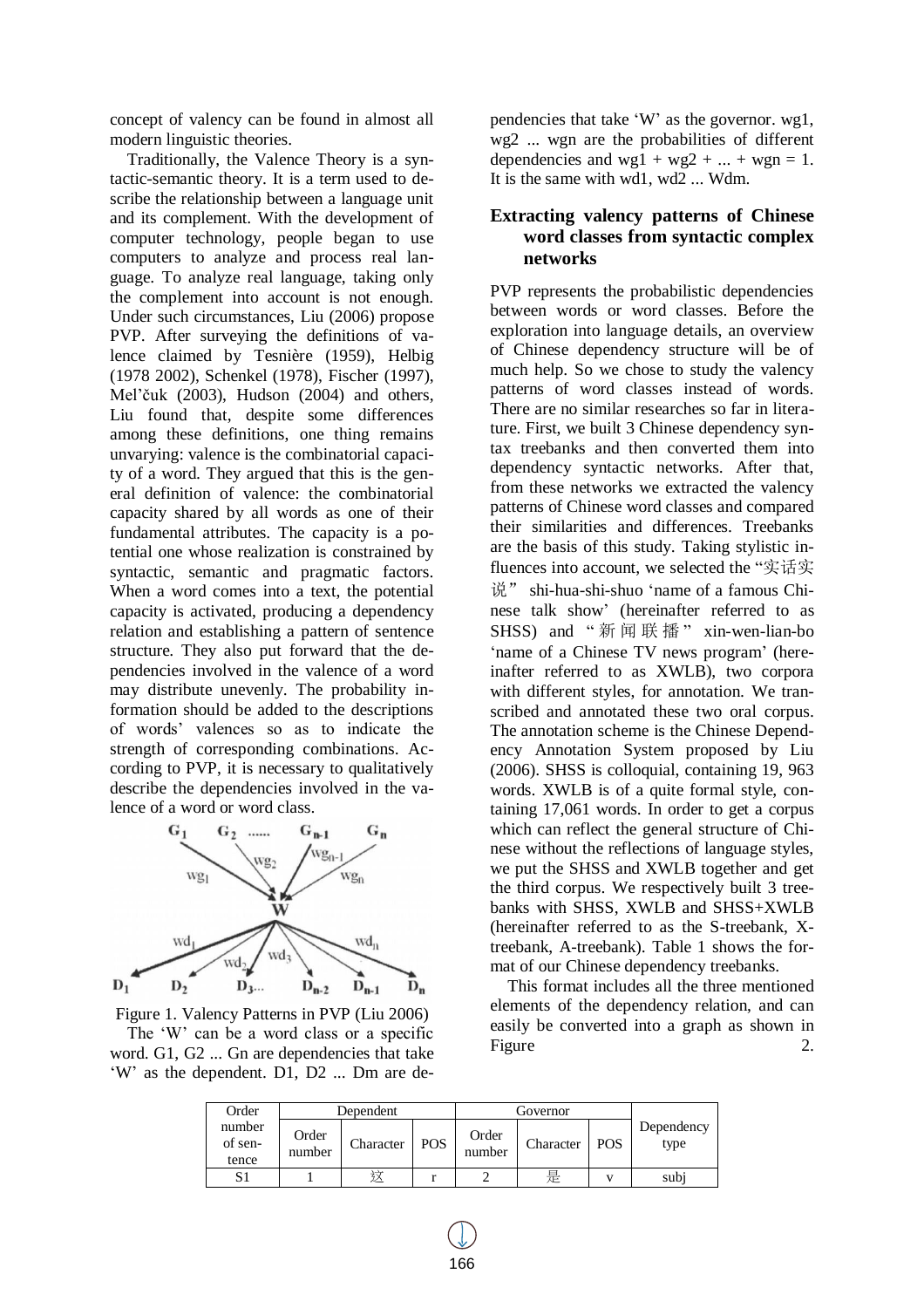| n<br>ມ      | 是                        | $\mathbf{v}$ | $\circ$ | bjd |             |
|-------------|--------------------------|--------------|---------|-----|-------------|
| $\sim$<br>ມ | $\overline{\phantom{a}}$ | m            |         |     | ac          |
| $\sim$<br>ມ |                          |              | 带甲      | n   | atr         |
| $\sim$<br>ມ | 苙里                       | n            | 是       | х.  | $^{\rm ob}$ |
| n<br>້      | $\Omega$                 | .<br>bjd     |         |     |             |

Table 1. Annotation of a sample sentence in the Treebank<sup>1</sup>

 1 The details of all codes and symbols in tables and figures in this paper are available in Appendix A.

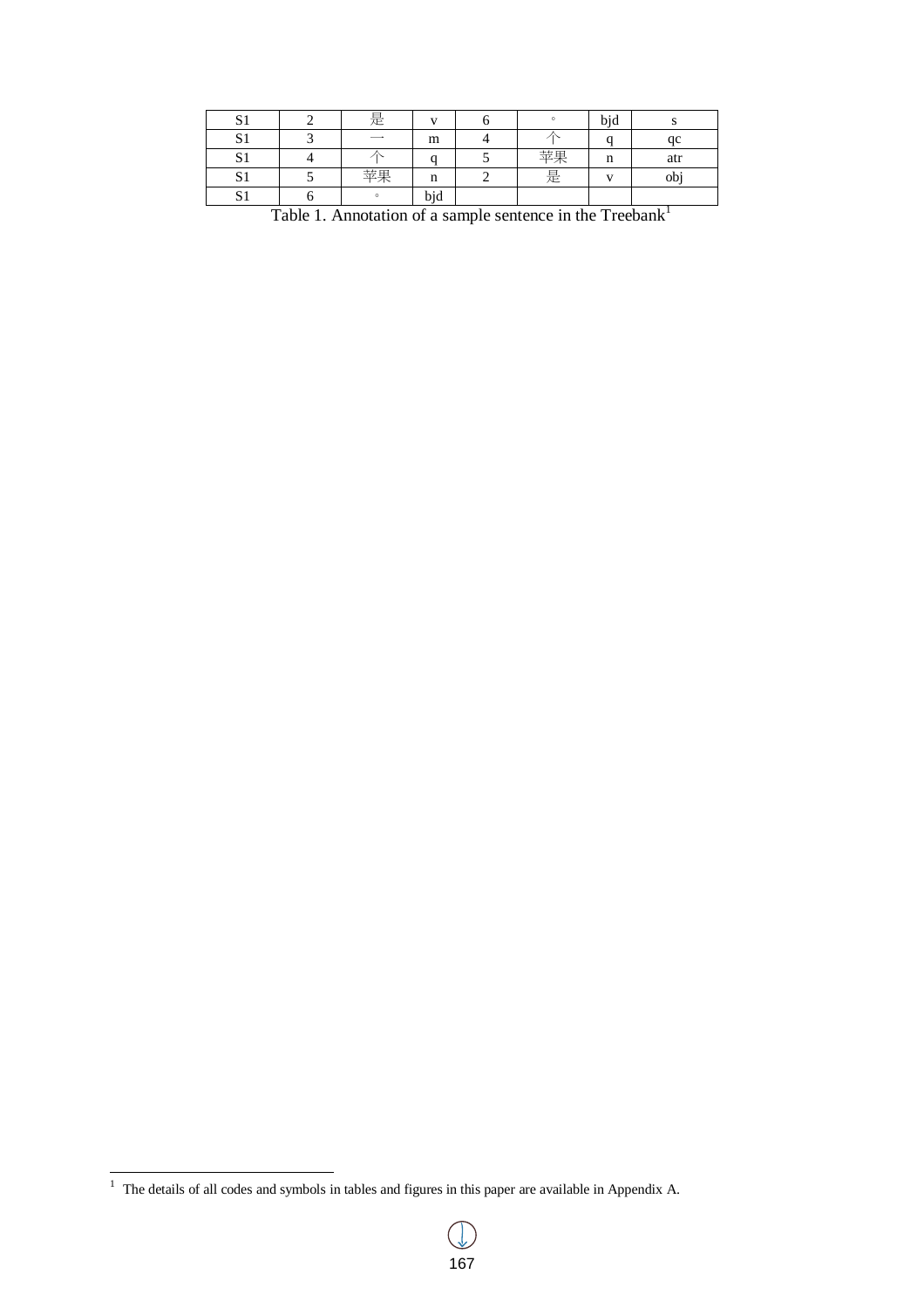

ysis of a sentence

With words as nodes, dependencies as arcs and number of dependencies as the value of arcs, networks are built, in which the direction of arc is defined as from governor nodes to dependent nodes. For example, the sample shown in Figure 2 can be converted to a network structure as shown in Figure 3 (excluding punctuation). Figure 4 presents the syntactic network converted from A-treebank.



Figure 3. Network of 这是一个苹果 zhe-shi $vi$ -ge-ping-guo 'this is an apple'



Figure 4. Network of A-treebank

 In Figure 4, the nodes are words. We can also cluster the nodes which belong to the same word class into a new node and the new node will inherit all the dependencies of these nodes. In this way, we can obtain a dependency network of word classes. We extracted 3 networks of word classes from the S-treebank, X-treebank and A-treebank. For the sake of clarity, the values of arc, which are given in Table 2, 3 and 4, are not shown in Figure 5, 6, 7.

 In Table 2, the first column is the list of dependent word classes and the first row is the list of governing word classes. In each cell in this table is the frequency of the dependency relation between a certain governing word class and a certain dependent governing word class, or, the value of the corresponding arc.

|                       |                |          | $\mu$ go ping gao and is an apple |                |          |                          |                |          |          |                |              |          |          |              |
|-----------------------|----------------|----------|-----------------------------------|----------------|----------|--------------------------|----------------|----------|----------|----------------|--------------|----------|----------|--------------|
| Governor<br>Dependent | d              | r        | m                                 | a              | u        | $\mathbf c$              | p              | q        | v        | $\mathbf n$    | $\mathbf{o}$ | e        | zmen     | zdi          |
| d                     | 9              | $\Omega$ | 4                                 | 103            | 8        | $\overline{7}$           | 7              |          | 567      | 17             | $\Omega$     | $\Omega$ | $\Omega$ | $\Omega$     |
| r                     | $\overline{c}$ | 5        | 8                                 | 6              | 35       | 6                        | 18             | 39       | 154      | 164            | $\Omega$     | $\Omega$ | $\Omega$ | $\Omega$     |
| m                     | 3              | $\Omega$ | 80                                | 7              | 11       | 5                        | 5              | 396      | 84       | 160            | $\Omega$     | $\Omega$ | $\Omega$ | $\Omega$     |
| a                     |                |          | 7                                 | 46             | 135      | 29                       | 8              | 8        | 384      | 422            | $\Omega$     | $\Omega$ | $\Omega$ | $\Omega$     |
| u                     | $\overline{0}$ |          | 17                                | 20             | 2        | 58                       | 3              | 6        | 415      | 749            | $\Omega$     | $\Omega$ | $\Omega$ | $\mathbf{0}$ |
| $\mathbf c$           |                |          |                                   | 7              | 44       | 8                        | 24             | $\Omega$ | 293      | 83             | $\Omega$     | $\Omega$ | $\Omega$ | $\Omega$     |
| n                     | 3              |          | $\Omega$                          | 5              | 56       | 6                        | 3              | $\Omega$ | 638      | 13             | $\Omega$     | $\theta$ | $\Omega$ | $\Omega$     |
| q                     |                | $\Omega$ | 2                                 | 4              | 13       | $\overline{\phantom{0}}$ | 10             | 6        | 121      | 274            | $\Omega$     | $\Omega$ | $\Omega$ | $\Omega$     |
| V                     | 5              | 4        | 15                                | 23             | 365      | 289                      | 119            | 8        | 2216     | 635            | $\Omega$     | $\Omega$ | $\Omega$ | $\Omega$     |
| $\mathbf n$           | 4              | 13       | 15                                | 105            | 349      | 474                      | 527            | 24       | 3046     | 2558           | $\Omega$     | $\Omega$ | $\Omega$ | $\Omega$     |
| $\mathbf 0$           | 0              | $\Omega$ | $\Omega$                          | $\overline{0}$ | $\Omega$ | $\Omega$                 | $\theta$       | $\Omega$ | $\theta$ | $\theta$       | $\Omega$     | $\Omega$ | $\theta$ | $\mathbf{0}$ |
| e                     | $\overline{0}$ | $\Omega$ | $\theta$                          | $\overline{0}$ | $\Omega$ | $\theta$                 | $\mathbf{0}$   | $\Omega$ | $\theta$ | $\overline{0}$ | $\Omega$     | $\Omega$ | $\theta$ | $\mathbf{0}$ |
| zmen                  | $\overline{0}$ | $\Omega$ | $\theta$                          | $\overline{0}$ | $\Omega$ | $\Omega$                 | $\overline{0}$ | $\Omega$ | $\theta$ | 4              | $\Omega$     | $\Omega$ | $\theta$ | $\Omega$     |
| zdi                   | 0              | $\Omega$ | 9                                 | $\theta$       | $\Omega$ | $\Omega$                 | $\Omega$       | $\Omega$ | $\Omega$ | $\theta$       | $\Omega$     | $\Omega$ | $\Omega$ | $\Omega$     |

Table 2. values of arcs (X-treebank)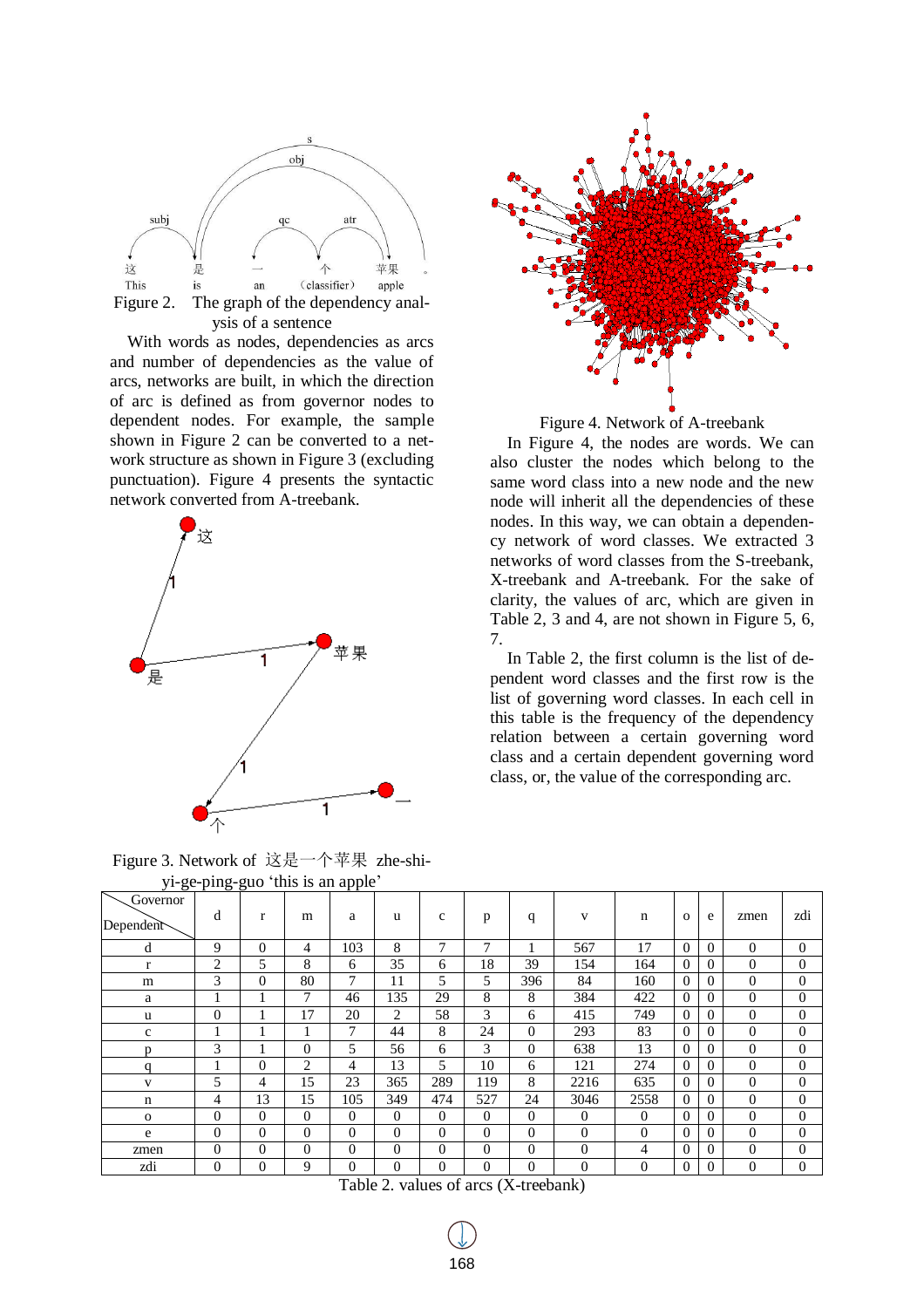| Governor<br>Dependent | d              | r              | m        | a              | u              | c        | p             | q              | V    | n        | $\Omega$       | e            | zmen           | zdi      |
|-----------------------|----------------|----------------|----------|----------------|----------------|----------|---------------|----------------|------|----------|----------------|--------------|----------------|----------|
| d                     | 7              | 6              | 9        | 341            | 26             | 3        | 16            | 3              | 1481 | 13       | $\overline{0}$ | $\Omega$     | $\theta$       | $\Omega$ |
| r                     | $\overline{c}$ | 62             | 19       | 93             | 229            | 14       | 136           | 432            | 1652 | 325      | $\overline{0}$ | $\Omega$     | $\Omega$       | $\Omega$ |
| m                     | $\overline{0}$ |                | 64       | 15             | 6              | $\Omega$ | $\theta$      | 603            | 40   | 79       | $\overline{0}$ | $\Omega$     | $\overline{0}$ | $\Omega$ |
| a                     |                | $\overline{c}$ | 5        | 55             | 240            | 6        | $\mathcal{I}$ | 7              | 321  | 220      | $\theta$       | $\Omega$     | $\theta$       | $\Omega$ |
| u                     | 10             | 10             | 2        | 97             | 16             | 9        | 8             | 9              | 1090 | 668      | $\Omega$       | $\Omega$     | $\theta$       | $\Omega$ |
| $\mathbf{c}$          | $\overline{0}$ | 6              | $\theta$ | 28             | 7              | 3        | 10            | 2              | 338  | 32       | $\Omega$       | $\Omega$     | $\Omega$       | $\Omega$ |
| <sub>n</sub>          | $\mathbf{0}$   |                | $\theta$ | 26             | 18             | 3        |               | $\mathbf{0}$   | 460  | 10       | $\overline{0}$ | $\mathbf{0}$ | $\overline{0}$ | $\theta$ |
| q                     | 2              | 15             | 3        | 26             | 19             |          | 6             | 10             | 278  | 692      | $\overline{0}$ | $\theta$     | $\overline{0}$ | $\Omega$ |
| V                     | 11             | 8              | 2        | 124            | 315            | 22       | 44            | 7              | 3484 | 187      | $\Omega$       | $\Omega$     | $\theta$       | $\Omega$ |
| n                     | 5              | 58             | 3        | 141            | 198            | 69       | 302           | 7              | 2382 | 688      | $\Omega$       | $\Omega$     | $\theta$       | $\Omega$ |
| $\mathbf{O}$          | $\overline{0}$ | $\mathbf{0}$   | $\theta$ | $\overline{0}$ | $\overline{0}$ | $\theta$ | $\theta$      | $\overline{0}$ |      | $\theta$ | $\Omega$       | $\Omega$     | $\Omega$       | $\Omega$ |
| e                     | $\overline{0}$ | $\Omega$       | $\theta$ | 2              | $\theta$       | $\theta$ | $\Omega$      | 0              |      | $\theta$ | $\Omega$       | $\Omega$     | $\Omega$       | $\Omega$ |
| zmen                  | $\overline{0}$ | 361            | $\theta$ | $\theta$       | $\Omega$       | $\Omega$ | $\theta$      | $\theta$       |      | 8        | $\Omega$       | $\Omega$     | $\theta$       | $\Omega$ |
| zdi                   | $\overline{0}$ | $\theta$       | 31       | $\theta$       | $\mathbf{0}$   | $\Omega$ | $\theta$      | $\overline{0}$ | 0    | $\theta$ | $\overline{0}$ | $\Omega$     | $\theta$       | $\Omega$ |

Table 3. values of arcs (S-treebank)

| Governor<br>Dependent | d              | r              | m        | a        | u        | $\mathbf{C}$ | p        | q              | V    | n              | $\Omega$ | e        | zmen           | zdi            |
|-----------------------|----------------|----------------|----------|----------|----------|--------------|----------|----------------|------|----------------|----------|----------|----------------|----------------|
| d                     | 16             | 6              | 13       | 444      | 34       | 10           | 23       | 4              | 2048 | 30             | $\Omega$ | $\Omega$ | $\mathbf{0}$   | $\Omega$       |
| r                     | 4              | 67             | 27       | 99       | 264      | 20           | 154      | 471            | 1806 | 489            | $\theta$ | $\Omega$ | $\Omega$       | $\overline{0}$ |
| m                     | 3              |                | 144      | 22       | 17       | 5            | 5        | 999            | 124  | 239            | $\Omega$ | $\Omega$ | $\Omega$       | $\Omega$       |
| a                     | $\overline{c}$ | 3              | 12       | 101      | 375      | 35           | 15       | 15             | 705  | 642            | $\Omega$ | $\theta$ | $\theta$       | $\Omega$       |
| u                     | 10             | 11             | 19       | 117      | 18       | 67           | 11       | 15             | 1505 | 1417           | $\Omega$ | $\Omega$ | $\Omega$       | $\Omega$       |
| $\mathbf c$           |                | $\overline{7}$ |          | 35       | 51       | 11           | 34       | $\overline{2}$ | 631  | 115            | $\Omega$ | $\Omega$ | $\mathbf{0}$   | $\Omega$       |
| n                     | 3              | 2              | $\Omega$ | 31       | 74       | 9            | 4        | $\Omega$       | 1098 | 23             | $\Omega$ | $\Omega$ | $\Omega$       | $\Omega$       |
| q                     | 3              | 15             | 5        | 30       | 32       | 6            | 16       | 16             | 398  | 966            | $\Omega$ | $\Omega$ | $\Omega$       | $\Omega$       |
| V                     | 16             | 12             | 17       | 147      | 680      | 311          | 163      | 15             | 5701 | 822            | $\Omega$ | $\Omega$ | $\theta$       | $\Omega$       |
| n                     | 9              | 71             | 18       | 246      | 547      | 543          | 829      | 31             | 5428 | 3246           | $\Omega$ | $\Omega$ | $\overline{0}$ | $\Omega$       |
| $\mathbf{O}$          | $\overline{0}$ | $\theta$       | $\Omega$ | $\theta$ | $\theta$ | $\Omega$     | $\Omega$ | $\theta$       |      | $\theta$       | $\Omega$ | $\Omega$ | $\theta$       | $\Omega$       |
| e                     | $\theta$       | $\Omega$       | $\theta$ | 2        | $\theta$ | $\Omega$     | $\theta$ | $\Omega$       |      | $\theta$       | $\Omega$ | $\theta$ | $\Omega$       | $\Omega$       |
| zmen                  | $\overline{0}$ | 361            | $\Omega$ | $\theta$ | $\Omega$ | $\Omega$     | $\theta$ | $\Omega$       |      | 12             | $\Omega$ | $\Omega$ | $\Omega$       | $\Omega$       |
| zdi                   | $\overline{0}$ | $\theta$       | 40       | $\theta$ | $\Omega$ | $\Omega$     | $\theta$ | $\Omega$       |      | $\overline{0}$ | $\Omega$ | $\theta$ | $\overline{0}$ | $\theta$       |

Table 4. values of arcs (A-treebank)



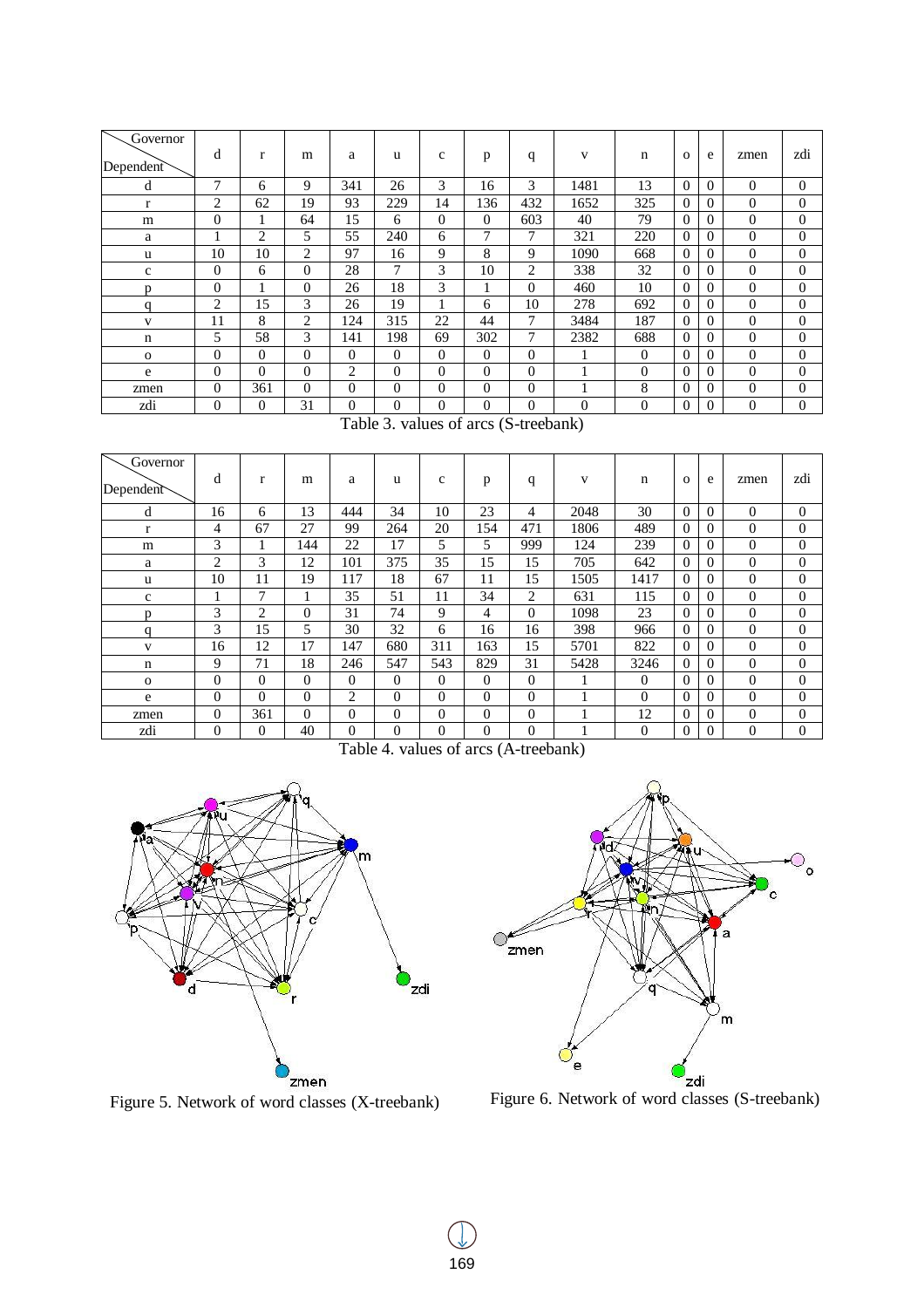

Figure 7. Network of word classes (A-treebank)

 Since the PVP describes the combinatorial strength between words or word classes, the frequencies of dependencies, which reflect the actual realization of valence, can be used to quantitatively measure the combinatorial strength. Because the values of arcs indicate frequencies of dependencies between the nodes, the greater the value is, the greater this strength is in network.

 Figure 1 can be seen as the valency pattern of an unknown word class. Obviously, the valence patterns of all word classes will merge into a complex network whose nodes are word classes, that is, a dependency networks as shown in Figure 5, 6 and 7. The network structure can be understood as roughly reflecting valency patterns, the nodes representing word classes and the arcs representing dependencies. The direction of arcs distinguishes governing nodes from dependent nodes and the values of arcs indicate the frequencies of dependencies, from which the probability can easily derive. We use, instead of numbers, the distance between nodes to indicate the combinatorial strength between network nodes, which, we hope, can make for an easy understanding of the combinatorial strength between nodes. The higher the value of arc, the greater the combinatorial strength and the shorter the distance.

### **Results and discussion**

Based on these 3 networks, we found that the valency patterns of X-treebank, S-treebank and A-treebank have a few things in common:

- (1) "zdi", "zmen", mimetic word and interjection cannot be governors.
- (2) "zdi" can only be the dependent of numeral.
- (3) mimetic word can only be the dependent of verb.
- (4) The distance between the verb and noun is the shortest. In other words, the dependency between noun and verb has the highest probability in all dependencies between different word classes.
- (5) The governor of adjective is most likely to be verb. The dependent of adjective is most likely to be adverb.
- (6) The dependent of pronoun is most likely to be "zmen".
- (7) The governor of numeral is most likely to be classifier. The dependent of numeral is most likely to be numeral.
- (8) The two most probable governors of classifier are noun and verb. The dependent of classifier is most likely to be numeral.
- (9) The governor of preposition is most likely to be verb. The dependent of preposition is most likely to be noun.
- (10) The dependent of auxiliary is most likely to be verb.
- (11) The governor of adverb is most likely to be verb.
- (12) The governor of conjunction is most likely to be verb. The dependent of conjunction is most likely to be noun.

These phenomena are found in all 3 networks which mean that they are unaffected by stylistic impact and are stable properties of this language. When we process the real language, it is a good choice to give these properties the priority, which can promote the efficiency avoiding random analysis.

We have also found several dissimilarities:

- (1) There are no mimetic word and interjection in valency pattern of X-treebank.
- (2) The value of arcs invoving pronoun is the smallest in X-treebank while it is largest in S-treebank. It is means that pronoun is sensitive to language styles.
- (3) In X-treebank, the probability of auxiliary linking with noun is higher than that of auxiliary linking with verb. It is opposite to the valency pattern of S-treebank. It is also may be seen as the different property between language styles.

 These results prove that some word classes could show different valence patterns in texts with different styles. If we want to describe the valency pattern accurately, we should find a way to reduce the stylistic impact. So Atreebank may present a more reliable valence pattern of word classes. From the data, we can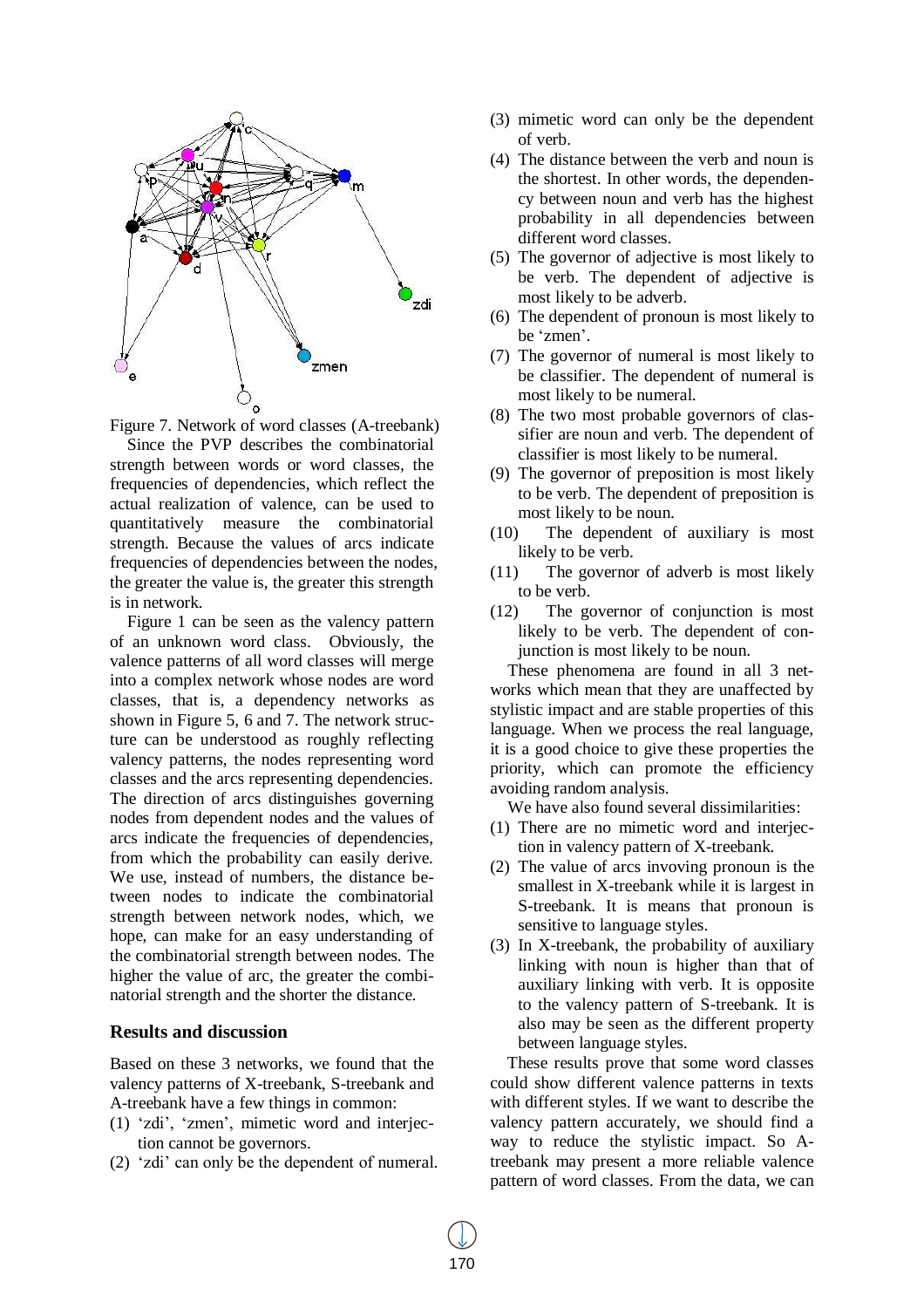see that mimetic word, interjection, pronoun and auxiliary are more sensitive to the stylistic impact. It shows that network approach and PVP may be able to provide some effective parameters for Chinese style research.

### **Conclusion**

With three dependency networks, we have found that the valence pattern can be affected by style; simultaneously we investigated the similarities and differences among them. This work is trying to study the valence patterns of the language from an overall perspective and compare different valence patterns then figure out the real structure of language systems. It is different from traditional statistical works on words or word classes, for example collocation extraction from tree banks etc., which pay more attention to some specific structures.

In the study, we found that the language network approach and PVP are beneficial to each other. PVP can explain the language network data, such as the node, arc, value of arc, direction of arc, distance between nodes, etc. At the same time, as a method of language study, complex network can provide an intuitionistic but concise representation of data, which is easy to perceive and understand. However network approach also has some deficiencies. First of all, when the network size is large, the structure will become so complex that easy understanding is impossible. Secondly, although the network can easily provide an overview of the language, it usually fails to be much helpful when it comes into language details. For example, we cannot give the arcs qualitative descriptions in the network, which implies the loss of valuable information. Extracting valency patterns of word classes from syntactic complex networks is an interesting experiment. The integration of language network and PVP makes us believe that further research will bring more valuable results.

### **References**

- Albert-LászlóBarabási. 2002. Linked. Cambridge, Perseus Publishing.
- Ferrer i Cancho, R., R. Koehler and R. V. Solé. 2004. Patterns in Syntactic Dependency Networks. *Physical Review E*, 69.
- Fischer, K. 1997. *German-English Verb Valency*. Tübingen, Gunter Narr Verlag.
- Helbig, G. and Schenkel, W. 1978. *Wörterbuch zur Valenz und Distribution deutscher Verben*. Leipzig, Biblio graphishes Institut.
- Helbig, G. 2002. *Linguistische Theorien der Moderne*. Berlin, Weidler Buchverlag.
- Hudson, R. 2004. *An Encyclopedia of English Grammar and Word Grammar*. Http://www.phon.ucl.ac.uk/home/dick/encgen.htm.
- Hudson, R. 2007. *Language Networks: The New Word Grammar*. Oxford, Oxford University Press.
- Liu, H. 2006. Syntactic Parsing Based on Dependency Relations. *Grkg/Humankybernetik*, 47:124- 135.
- Liu, H. 2010. Language Clusters based on Linguistic Complex Networks. *Chinese Science Bulletin*, 55.
- Liu, H. 2011. Linguistic Networks: Metaphor or Tool? *Journal of Zhejiang University (Humanities and Social Science)*. 41: 169-180.
- Liu, H. and Huang, W. 2006. A Chinese Dependency Syntax for Treebanking. *Proceedings of The 20th Pacific Asia Conference on Language, Information and Computation*. Beijing, Tsinghua University Press, 126-133.
- Mel'čuk, I. 2003. Levels of Dependency in Linguistic Description: Concepts and Problems. In V. Agel, L. Eichinnger, H.-W. Eroms, P. Hellwig, H. J. Herringer, H. Lobin (eds): *Dependency and Valency. An International Handbook of Contemporary Research*, vol. 1. Berlin - New York: W. de Gruyter, 188-229.
- Tesnière, L. 1959. *Éléments de syntaxe structurale.* Paris, Klincksieck.
- Yu, S., Liu, H. and Xu, C. 2011. Statistical Properties of Chinese Phonemic Networks. *Physica A*, 390.

| code         | meaning     |
|--------------|-------------|
| d            | adverb      |
| r            | pronoun     |
| m            | numeral     |
| a            | adjective   |
| u            | auxiliary   |
| $\mathbf{C}$ | conjunction |
| р            | preposition |

#### **Appendix A. codes meaning**